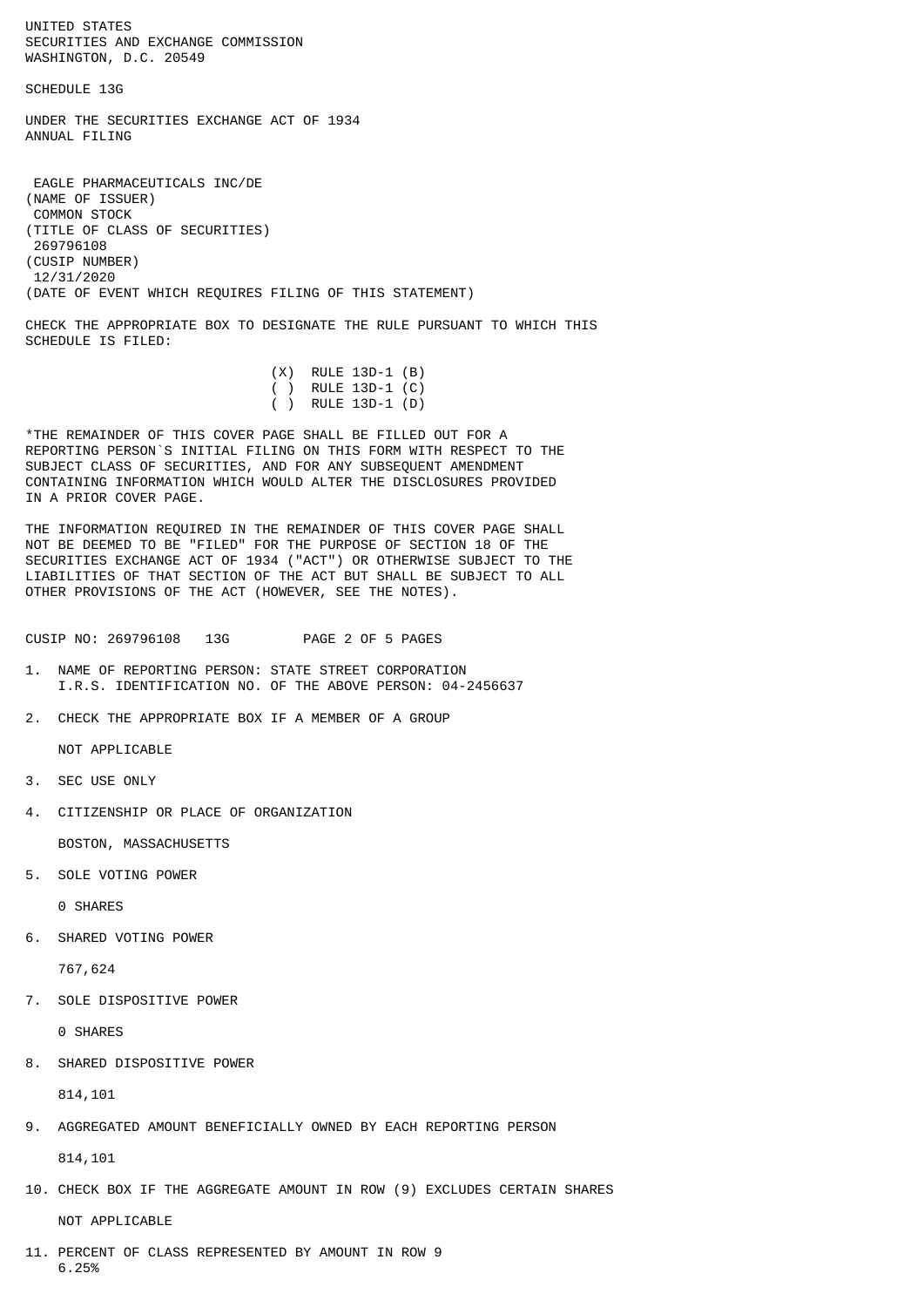12. TYPE OF REPORTING PERSON HC CUSIP NO: 269796108 13G PAGE 3 OF 5 PAGES ITEM 1. (A) NAME OF ISSUER EAGLE PHARMACEUTICALS INC/DE (B) ADDRESS OF ISSUER`S PRINCIPAL EXECUTIVE OFFICES 50 TICE BLVD SUITE 315 WOODCLIFF LAKE NJ 07677 UNITED STATES ITEM 2. (A) NAME OF PERSON FILING STATE STREET CORPORATION (B) ADDRESS OF PRINCIPAL BUSINESS OFFICE OR, IN NONE, RESIDENCE STATE STREET FINANCIAL CENTER ONE LINCOLN STREET BOSTON, MA 02111 (FOR ALL REPORTING PERSONS) (C) CITIZENSHIP: SEE ITEM 4 (CITIZENSHIP OR PLACE OF ORGANIZATION) OF COVER PAGES (D) TITLE OF CLASS OF SECURITIES COMMON STOCK (E) CUSIP NUMBER: 269796108 ITEM 3. IF THIS STATEMENT IS FILED PURSUANT TO RULE 13D-1(B), OR 13D-2(B) OR (C), CHECK WHETHER THE PERSON FILING IS A: SEE ITEM 12(TYPE OF REPORTING PERSON) OF THE COVER PAGE FOR EACH REPORTING PERSON AND THE TABLE BELOW, WHICH EXPLAINS THE MEANING OF THE TWO LETTER SYMBOLS APPEARING IN ITEM 12 OF THE COVER PAGES.<br>SYMBOL CA CATEGORY BK BANK AS DEFINED IN SECTION 3(A) (6) OF THE ACT. INSURANCE COMPANY AS DEFINED IN SECTION 3 (A) (19) OF THE ACT<br>TO TALLESTMENT INVESTMENT COMPANY REGISTERED UNDER SECTION 8 OF THE INVESTMENT COMPANY ACT OF 1940. IA AN INVESTMENT ADVISOR IN ACCORDANCE WITH RULE  $13D-1(B)$   $(1)$   $(II)$   $(E)$ .<br>FP AN EMPLOYEE RENEETT PL AN EMPLOYEE BENEFIT PLAN OR ENDOWMENT FUND IN ACCORDANCE WITH RULE 13D-1(B) (1) (II) (F)<br>HC A PARENT HOLDING COMPANY OR CONTROL PERSON A PARENT HOLDING COMPANY OR CONTROL PERSON IN ACCORDANCE WITH RULE 13D-1(B)(1)(II) (G).<br>A SAVINGS ASSOCIATIONS AS DEFINED IN SECT A SAVINGS ASSOCIATIONS AS DEFINED IN SECTION 3(B) OF THE FEDERAL DEPOSIT INSURANCE ACT (12 U.S.C. 1813). CP A CHURCH PLAN THAT IS EXCLUDED FROM THE DEFINITION OF AN INVESTMENT COMPANY UNDER SECTION 3(C)(14) OF THE INVESTMENT COMPANY ACT OF 1940. CUSIP NO: 269796108 13G PAGE 4 OF 5 PAGES ITEM 4. OWNERSHIP THE INFORMATION SET FORTH IN ROWS 5 THROUGH 11 OF THE COVER PAGE HERETO FOR EACH OF THE REPORTING PERSONS IS INCORPORATED HEREIN BY REFERENCE. ITEM 5. OWNERSHIP OF FIVE PERCENT OR LESS OF CLASS NOT APPLICABLE ITEM 6. OWNERSHIP OF MORE THAN FIVE PERCENT ON BEHALF OF ANOTHER PERSON NOT APPLICABLE ITEM 7. IDENTIFICATION AND CLASSIFICATION OF THE SUBSIDIARY WHICH

 ACQUIRED THE SECURITY BEING REPORTED ON BY THE PARENT HOLDING COMPANY OR CONTROL PERSON SEE EXHIBIT 1 ATTACHED HERETO

ITEM 8. IDENTIFICATION AND CLASSIFICATION OF MEMEBERS OF THE GROUP NOT APPLICABLE

ITEM 9. NOTICE OF DISSOLUTION OF GROUP NOT APPLICABLE